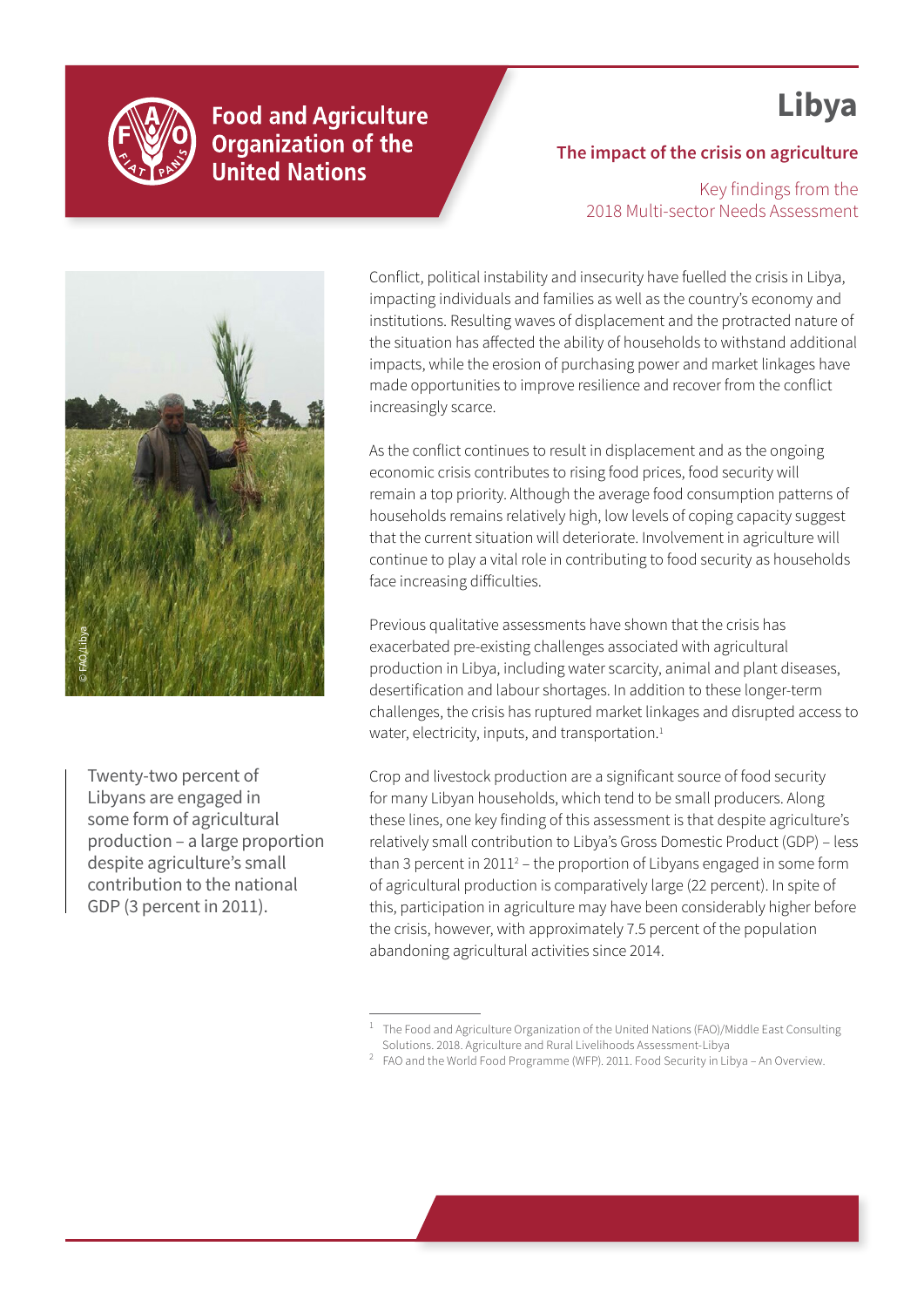#### **Background and methodology**

Unless otherwise noted, information presented in this brief is based on data collected during 2018 Multi-Sector Needs Assessment (MSNA) led by REACH Initiative and the United Nations Office for the Coordination of Humanitarian Affairs (OCHA) in July and August of 2018. This assessment, which included the input of various sectors and technical working groups active in the response to the Libya crisis, was conducted to inform the 2019 humanitarian planning process. In order to better understand the food security situation throughout the country, FAO's Regional Initiative on Building Resilience for Food Security and Nutrition (RI-FSN), together with Food Security Sector co-lead WFP, provided additional resources to support the exercise, including funding to expand geographic coverage in difficult-to-reach areas as well as technical inputs.

As the 2018 MSNA provided one of the first opportunities to collect statistically representative data across nearly all of Libya since the start of the conflict, RI-FSN and its partners devised an approach that would to take stock of the effects of the crisis on the agricultural sector as well as to provide a baseline for future comparisons.

The assessment was based on household interviews guided by a two-stage random-sampling approach ensuring representative results from three different population groups (residents, IDPs, and returnees) in 20 of Libya's 22 mantikas (first-level administrative divisions). The two mantikas that were not assessed were Almargeb and Nalut. The results for each of these groups in each mantika correspond to a confidence interval of 95 percent and a margin of error of 10 percent. During the analysis stage, results for population groups were weighted to produce results that were statistically representative for mantikas, population groups, and Libya as a whole.

#### The pre-crisis agriculture sector

In 2010, agriculture accounted for only 3 percent of Libya's GDP. Throughout the preceding decades, its role in Libya's economy had declined in relation to the country's dominant oil industry and growing services and construction sectors. Stagnation in the sector made the country highly dependent on imports. Before 2011, Libya imported 80 percent of its consumption requirements, with wheat, oil, maize, and milk comprising the main commodities sourced from abroad.<sup>3</sup>

While environmental constraints placed severe limitations on the development of agriculture in Libya before the crisis, the sector still had the potential to expand and increase its efficiency. In the period leading up to the crisis, the vast majority (approximately 85 percent) of Libya's 15.4 million ha of agricultural land was comprised of pasture. An additional 2.1 million ha of arable land was available, primarily in coastal regions receiving the most rainfall. Permanent crops, primarily fruit trees, comprised a significant portion of arable land in these areas. At the same time, approximately only half of the land developed for irrigation (470 000 ha) was actually irrigated. Full development of the additional irrigable land (750 000 ha) would have had to have relied on groundwater, which is particularly scarce in some regions.<sup>4</sup> Even before the crisis, farming has tended to take place on a relatively small scale and serve as one of several sources of income. In 2011, there were approximately 170 000 farmers, of whom approximately 40 percent were fulltime and nearly 90 percent were also small-scale producers with farms under 20 ha.<sup>5</sup>

<sup>&</sup>lt;sup>3</sup> FAO and WFP. 2011. Food Security in Libya – An Overview.<br><sup>4</sup> Ibid.<br><sup>5</sup> Ibid.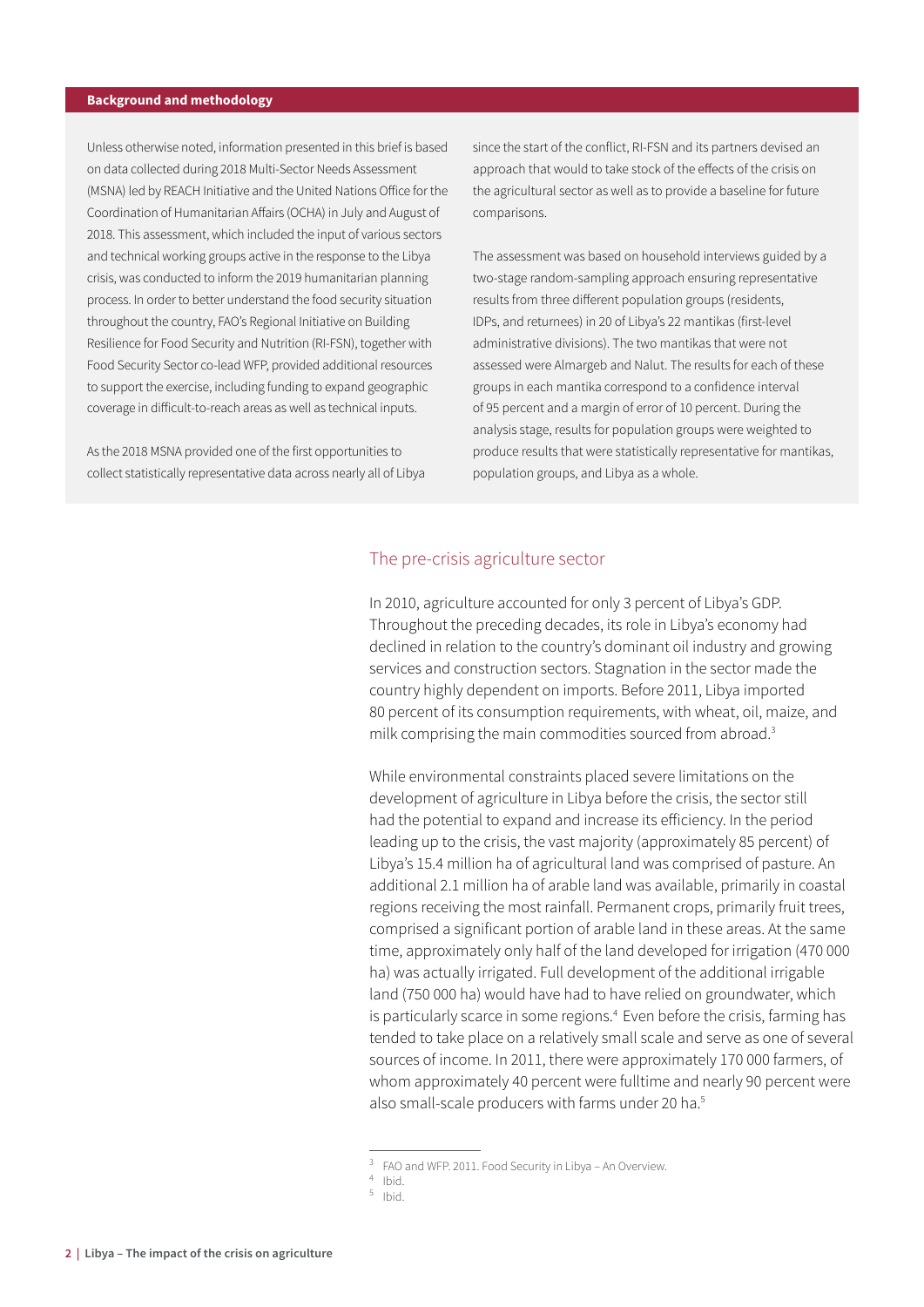## Engagement in agriculture since the crisis

MSNA found that 22 percent of Libyan households are engaged in agricultural activities – i.e. crop or livestock production and fishing, or a combination of these activities.6 As shown in **Figure 1**, engagement in agriculture varies considerably by mantika. In some areas of the Fezzan Region (southwestern Libya), particularly in Wadi Ashshati and Sebha, more than half of households reported being engaged in agricultural activities. In more populous manitkas in the coastal northwest, such as Zwara, Tripoli and Aljfara, approximately 10 percent or less of the population reported engagement in agriculture.7

Typically, households are engaged in agriculture to produce food for their own consumption. Accordingly, the vast majority of households (92 percent) consume what they produce, and only 8 percent rely on agriculture exclusively as a source of income. Nearly half (49 percent) of households both consume and sell what they produce.

- <sup>6</sup> In MSNA, households were considered to be engaged in agricultural activities if they reported being involved in one or more of the following activities: crop production (farming or gardening), raising livestock, fishing or fisheries, or other activities such as forestry, regardless of whether production was for personal use or income.
- 7 Despite Libya's long coastline, participation in fishing and fisheries is limited (less than 1 percent of the population based on this assessment). Accordingly, participation in fishing and fisheries was included in the overall analysis of engagement in the agriculture sector, but was not analysed as a separate subsector in this brief.



#### **Figure 1. Proportion of households engaged in agriculture**

Source: FAO, 2018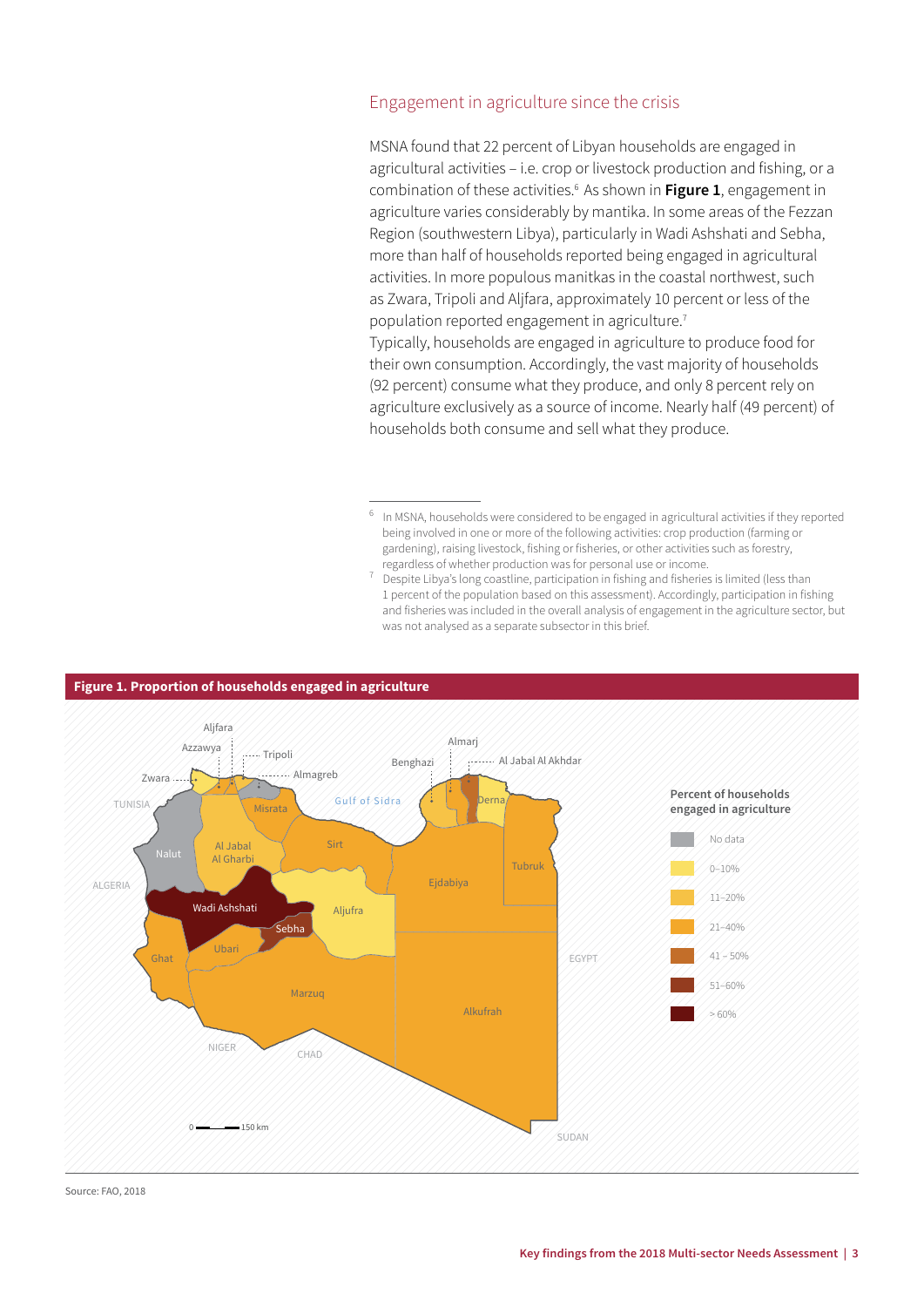

## Impact of the crisis on agricultural engagement

Nationally, 7.5 percent of households have abandoned agricultural activities since 2014, with the highest rates observed in Azzawya (35 percent), Sebha (25 percent) and Benghazi (17 percent). Perhaps unsurprisingly, returnees and IDPs were much more likely to have abandoned agricultural activities (12 percent) than non-displaced populations (7 percent). Displaced populations, including returnees, appear to face specific difficulties resuming agricultural activities. While 23 percent of non-displaced households were engaged in some form of agricultural production, the rate for displaced populations was nearly half – 12 percent for IDP and returnee households alike.

Nearly three-quarters (74 percent) of households still engaged in agricultural production report challenges continuing that are associated with the crisis. Crop producers commonly cite power cuts, increased insecurity, and the inability to access or afford inputs. Livestock producers commonly face a lack of veterinary services and supplies, difficulties feeding herds, and report having had to consume their herds to meet their food needs.

## Crop production

Engagement in crop production (farming or gardening) stands at 14 percent of households nationally, with the highest proportions observed in Wadi Ashshati (50 percent), Misrata (29 percent), and Al marj



Source: FAO, 2018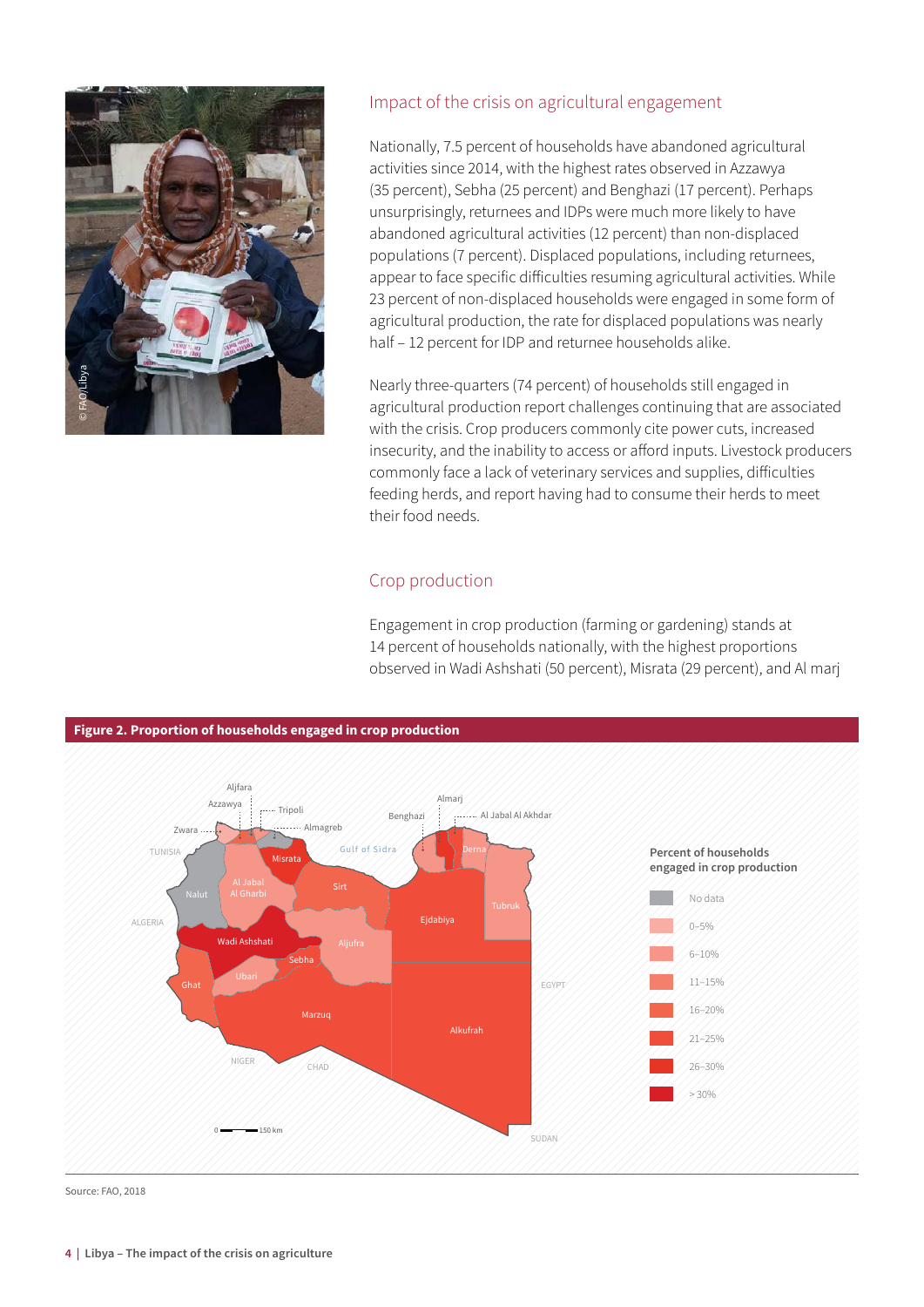

#### **Main challenges affecting crop producers**

- **•** Power cuts
- **•** Increased insecurity
- **•** Inability to access or afford seeds and water resources
- **•** Inability to access or afford fuel, tools, and machinery

(27 percent). Approximately 47 percent of households reported cultivating areas of land of less than one ha; another 45 percent reported areas of 1–10 ha. Larger farms – ones over 10 ha – were uncommon but found more frequently in Azzawya, Jabal Al Akhdar and Sebha.

Tomatoes, peppers, onions, and leafy greens were reported as the most commonly grown crops, often cultivated in small plots for household consumption. There were some notable exceptions for individual mantikas: Olives and pulses predominated in Al Jabal Al Gharbi; citrus was the most important crop in Derna; and dates were the main crop in Al Jufra. In Fezzan Region (southwestern Libya), barley and fodder cultivation were notable, reflecting the relevance of livestock in these mantikas.

## Livestock production

Nationally, 12 percent of households are engaged in livestock production, with the highest proportions observed in Sebha (50 percent), Wadi Ashshati (40 percent) and Al Jabal al Akhdar (31 percent). As shown in **Figure 3**, livestock production predominates in some areas of the interior of the country, while it is less common along the more urbanized coast.

Small ruminants were the most common livestock holdings in a majority of mantikas, with sheep being most frequent, followed by goats. In most locations, a majority of households involved in livestock production owned fewer than 10 small ruminants (sheep and goats), although larger herd sizes (more than 50 animals) were common in Al Jabal Al Akhdar (for both sheep and goats) and Ubari (for sheep).

## **Main challenges affecting livestock producers**

- **•** Lack of veterinary services, vaccines, and medicines
- **•** Lack of access to fodder, animal feed, or land
- **•** Had to sell or slaughter animals for their own consumption
- **•** Stolen animals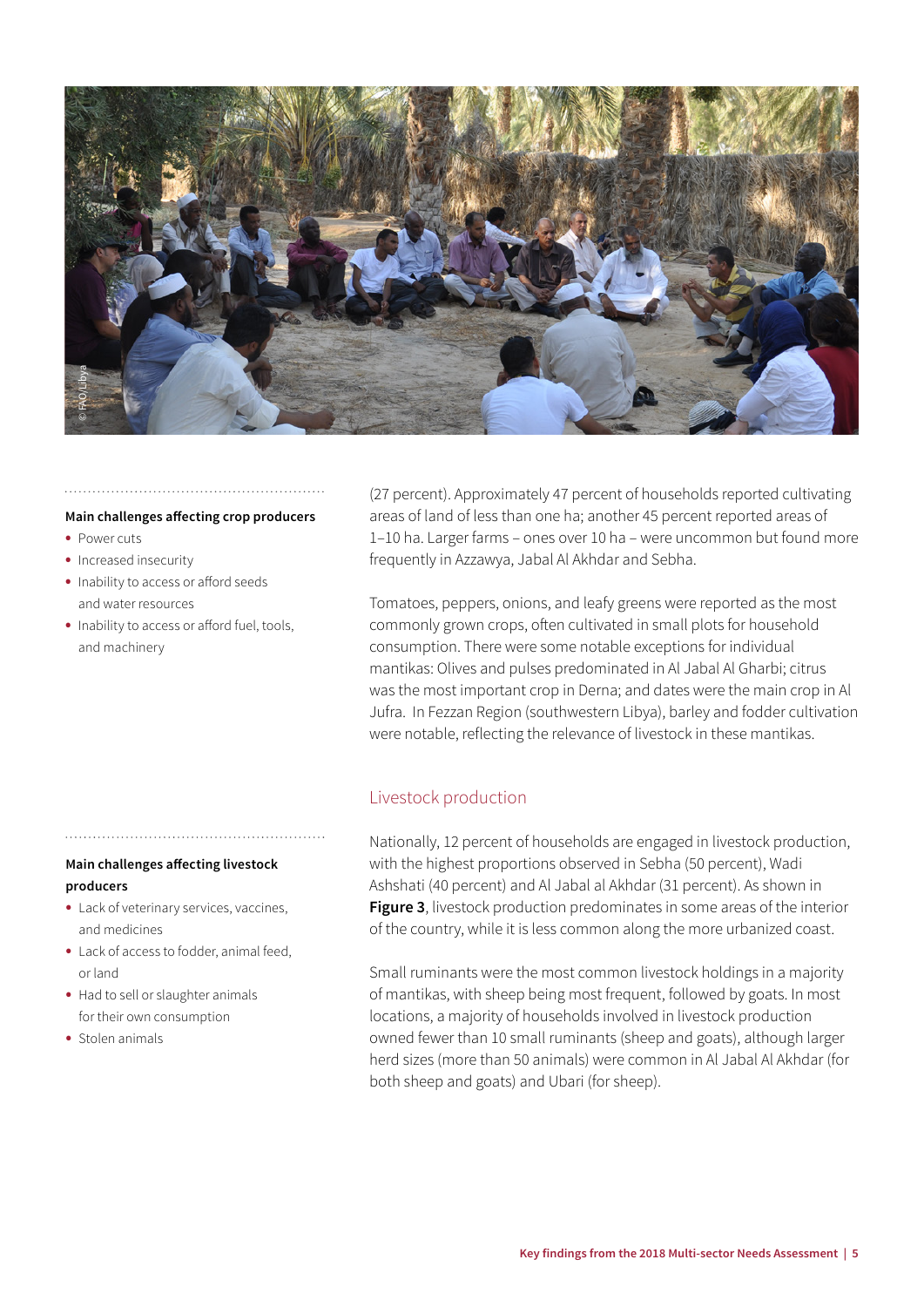#### **Figure 3. Proportion of households engaged in livestock production**



Source: FAO, 2018

Poultry raising was common in Wadi Ashshati and Sebha, involving more than one-quarter of households; flock sizes were relatively small, however, and larger-scale production was more common in coastal mantikas, such as Benghazi. Camel herding was significant in Ubari and cattle holdings were significant in Al Jabal Al Akhdar, Al Marj and Wadi Ashshati.

### Food security context

While most Libyans have been able to maintain relatively high levels food consumption levels, other food security indicators suggest that the situation will deteriorate. High rates of crisis or emergency coping strategies (60 percent), and high levels of expenditure on food make the current situation untenable. Households spend 53 percent of their expenditure on food and 31 percent of households spend more than 65 percent. Currently, vulnerable households are increasingly unable to access food because they cannot afford it, and food prices have continued to rise as households' resources and coping capacities have declined.

While national levels of food insecurity have remained relatively low, the situation varies significantly between mantikas, as highlighted in **Figure 4**. Based on the Food Security Index, which takes into account Food Consumption Score, food expenditure share and the use of livelihoods coping strategies, 68 percent of households in Al Kufra are food insecure and relatively high rates (30 percent of the population or over) were also recorded in Aljufra, Murzuq and Zwara.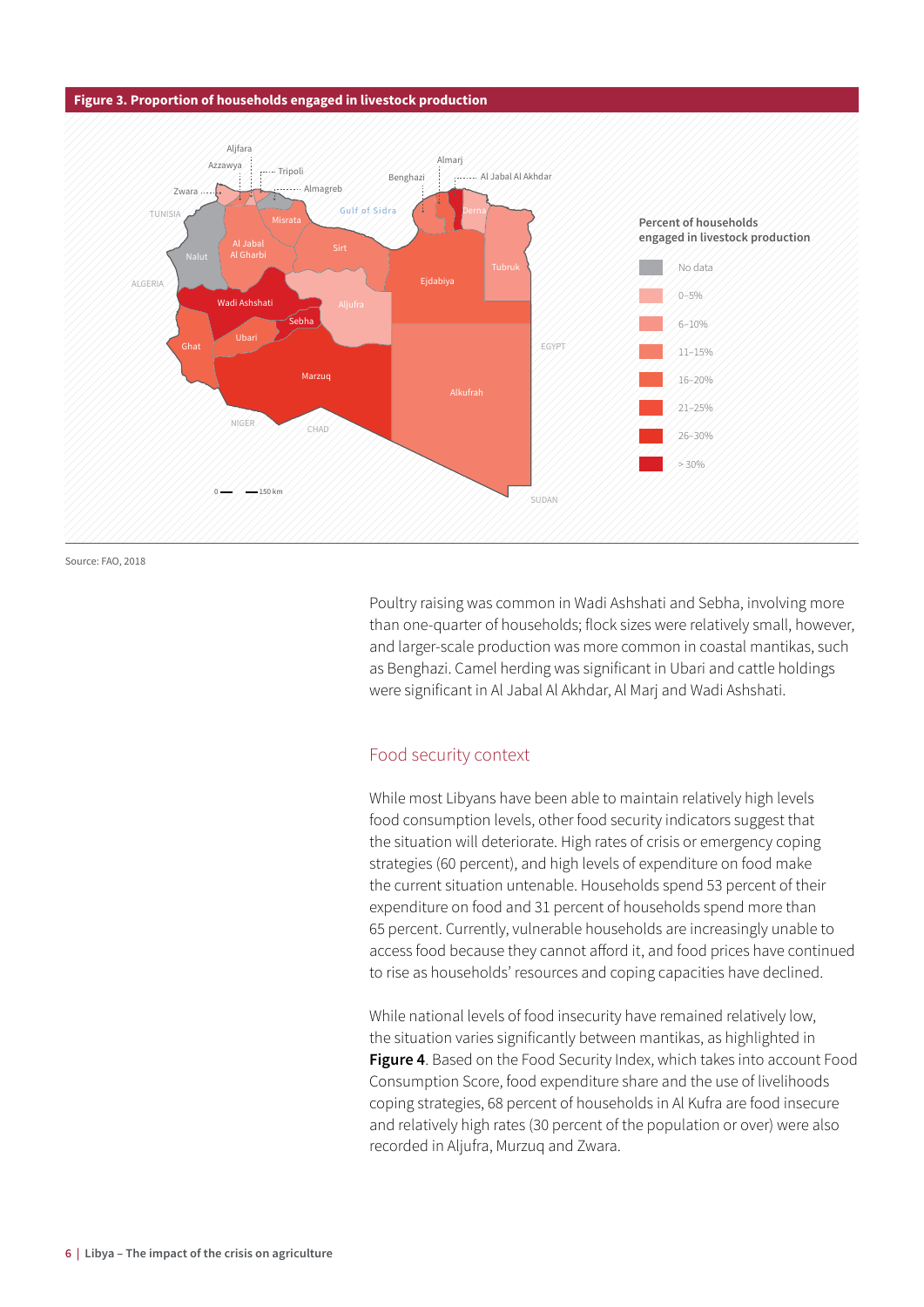In addition to geographic variations, displaced and female-headed households are also more likely to be food insecure. For example, 17 percent of IDP households were food insecure, while only 12 percent of non-displaced ones were.

In the protracted crisis context of Libya, engagement in agriculture may play a vital role in supporting resilience. Whether for income generation, home consumption, or both, crop and livestock production will likely yield short-term benefits for food security as well as longer-term benefits as households are able to better adapt to future shocks. This is true for individual households as well as for Libya as a whole, which had seen stagnation in its agriculture sector and an increasing dependence upon food imports in the years leading up to the crisis.

Additional analysis is necessary to better understand the relationships between engagement in agriculture and food security outcomes so that support can be provided to households that need it most. It is worth noting that on a national level, households engaged in some form of agricultural production are less likely to be food insecure (5 percent) than those that are not (13 percent). While this suggests a strong positive relationship between agricultural engagement and food security overall, multiple factors, including displacement and additional sources of



**Figure 4. Prevalence of household food insecurity**

Source: FAO, 2018